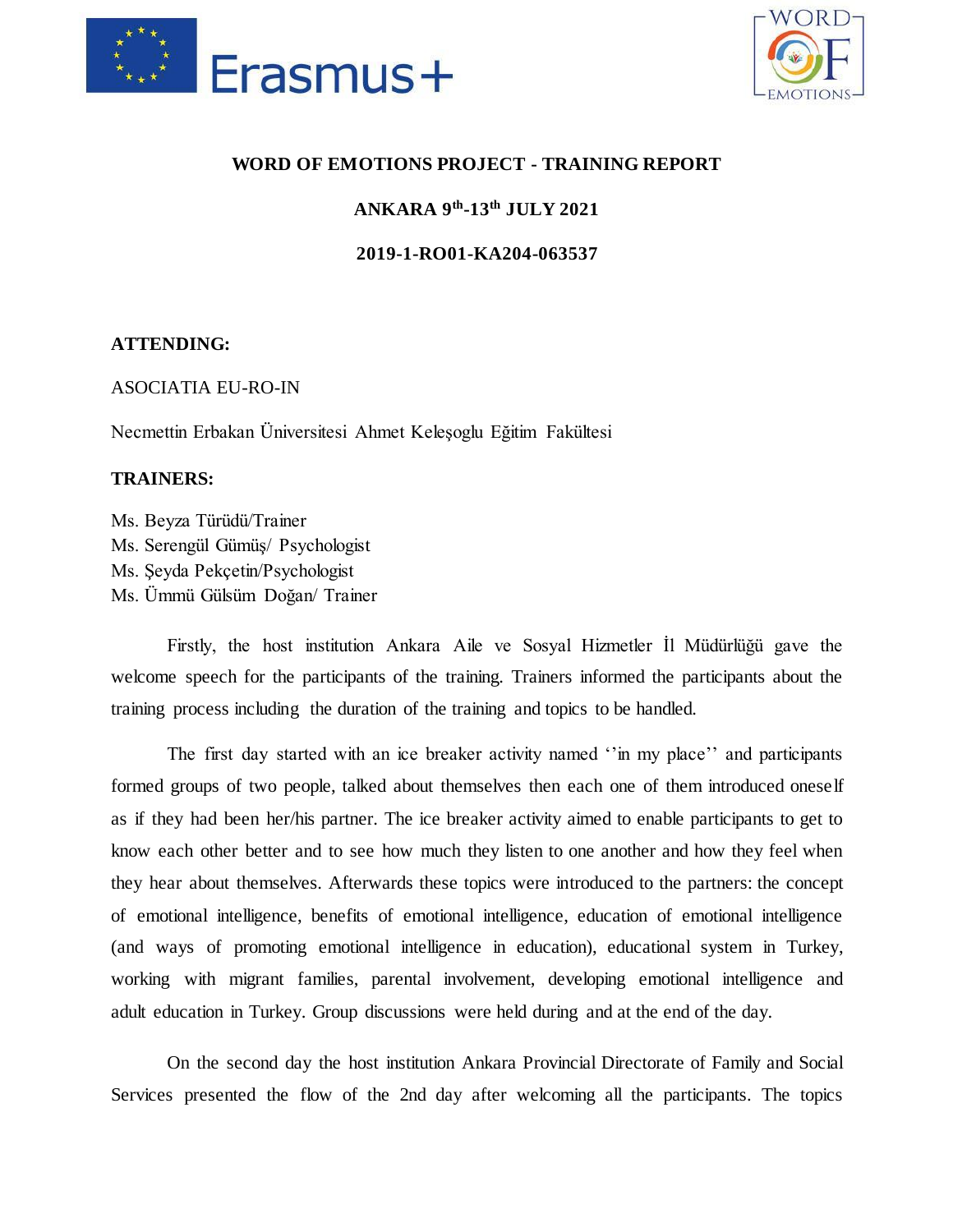



presented on the 2nd day were as follows; empathetic and active listening, interpersonal levels of emotional intelligence, behavioral problems in children and solutions, migration and adaptation, migrant child and adaptation. An "active listening" activity was carried out between the presentations. The participants were asked to think over a memory that they were angry with. Then they were requested to form groups of 2 and to tell the memory they thought about the other member of the group. The aim of the activity was that both participants in each group went through the same process. In this activity, it was studied on what can be done to listen to each other actively and to give the feeling that the other person is carefully and actively listened. Emphasis was given on gestures and mimics in active listening, verbal and non-verbal clues, and the importance of mirroring. Group discussions were held during and at the end of the day.

On the third day of the training these topics were covered; how can EQ help people, daily emotional situation, self-awareness, self-regulation, motivation, social skills, importance of focusing, focusing on the emotional problems of children and their families, listening, common mistakes in empathic and active listening, conflict resolution and its strategies, frustration management, stress management, functions of and approaches to stress management and learning with fun. An activity''balloon breathing'' that can be implemented with children when they experience negative situations causing big emotions. It aimed to help them regulate their emotions, teaching them various ways to calm down, to develop self-control and self-esteem. After the activity ways of managing emotions were discussed among the participants.

On the fourth day the training continued with other related topics of emotional intelligence that were; interpersonal relationships, types of interpersonal relationships, components and factors affecting interpersonal relationships, tips for children to have healthy relationships, migrant children's relation to interpersonal relations, interpersonal activities for kids, social responsibility, flexibility, adaptation, tolerance, flexible thinking, teaching flexibility to children, empathy circles, learning empathy naturally, teaching empathy to children, benefits of empathy, disadvantages of lack of empathy, reality testing and its strategies, the importance of reality testing for immigrant families, helping immigrant children reframe the situations. An activity ''I like.../I don't like…''that made participants express their likes and dislikes and also common thoughts. The practice enabled participants to experience empathy, made them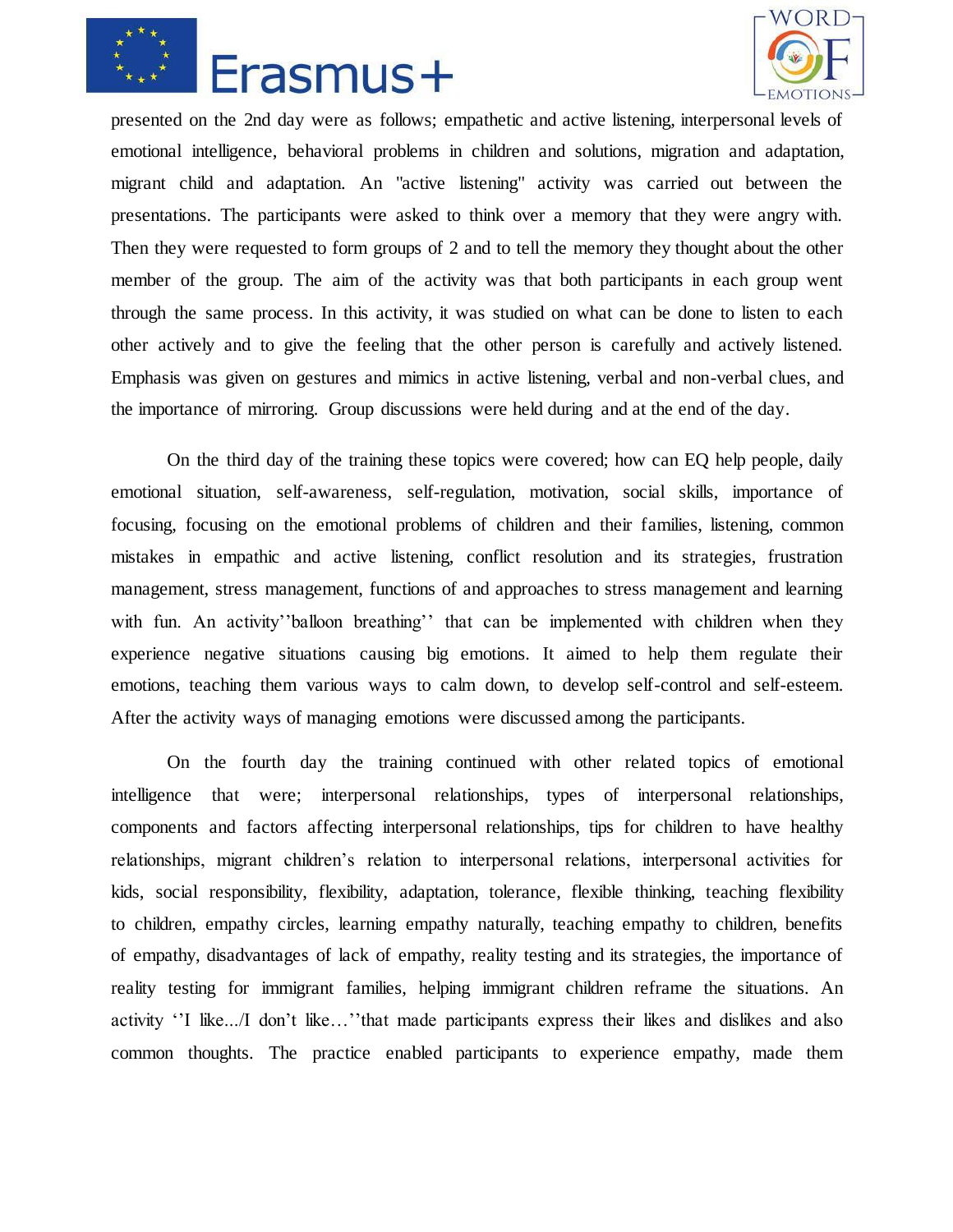



understood and connected. Participants were asked to talk about their experiences concerning empathy while working with children or youngsters and valuable discussions were made.

On the last day of the training a presentation were made covering the topics of immigrant families, children with emotional problems, an important project example ''Education and Psycho-Social Support Project for Refugees Under Temporary Protection'', techniques for working with children having emotional problems (skills passport, art therapy intervention, child welfare practice, child welfare trauma training toolkit, ways of promoting EI in education, teaching practices for social emotional development. After the last training session ended, evaluation forms of the training were filled by the partners. Lastly, the Provincial Director of the host institution presented the certificates of the participants.

## **Evaluation Forms of the Training:**

The education evaluation questionnaire consists of 5 parts. These sections are listed as Training logistics, Project training content, Positive aspects of the training – strengths, Aspects that could be improved, or weaknesses of the training and Improvement proposals and suggestions for future training. While Training Logistics and Project Training Content consist of a 5-point Likert Type Scale, there are open-ended questions in the other sections.

The first 10 questions are about training planning satisfaction, the next 8 questions are about the content of the training and the way it is implemented. The last part includes the strengths and weaknesses of the training and suggestions for further training.

When the survey results filled by 20 participants in total are analyzed, in the training logistics section, which is the first measurement section, everyone reported that they are generally satisfied with the training planning. However, the number of those who gave negative answers to the questions *"The information you received before the training, intended to facilitate your participation of the training"* and *"The agenda of the training"* is high. For this reason, they stated that education on these issues should be improved. Regarding the project training content, the participants stated that they were satisfied with the training by giving high scores.

*To the question of Positive aspects of the training – strengths*, the participants spoke positively about the content of the training presentations and the competencies of the trainers.